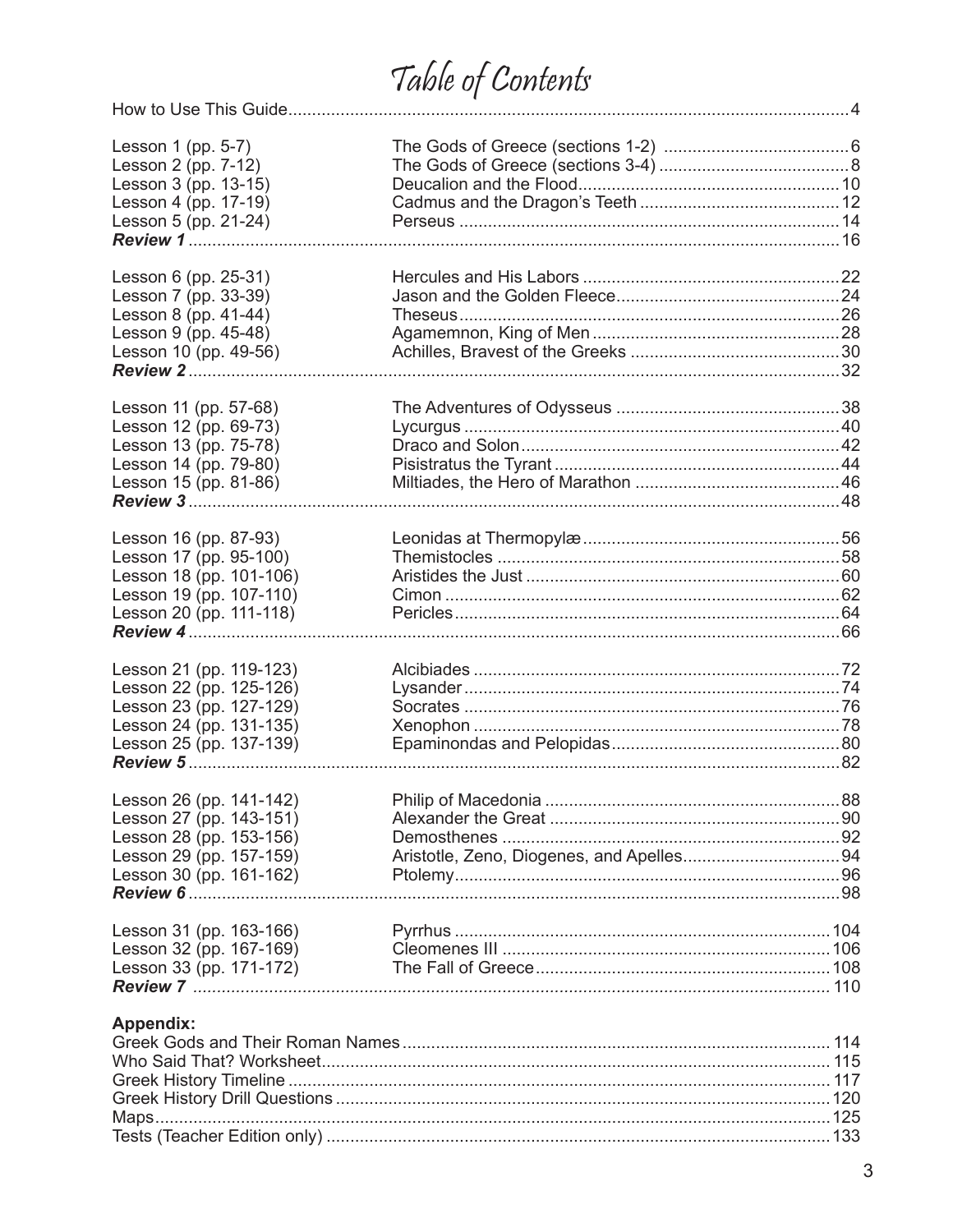| Lesson 5 (pp. 21-24) | Perseus |  |
|----------------------|---------|--|
| Facts to Know =      |         |  |

| <b>Argos</b>                                      | birthplace of Perseus                                                                           |  |
|---------------------------------------------------|-------------------------------------------------------------------------------------------------|--|
| Danaë                                             | daughter of the king of Argos                                                                   |  |
| <b>Perseus</b>                                    | son of Danaë; turned into a constellation                                                       |  |
| <b>Dictys</b>                                     | fisherman who rescued Danaë and Perseus                                                         |  |
| Polydectes                                        | brother of Dictys; ruler of Seriphos; fell in love with Danaë                                   |  |
| Gorgons                                           | three horrible sisters with snakes for hair                                                     |  |
| Medusa                                            | the only mortal of the three Gorgons                                                            |  |
| <b>Gray Sisters</b>                               | told Perseus where the land of the Hesperides was                                               |  |
| Hesperides                                        | beautiful nymphs with magic treasures                                                           |  |
| Andromeda                                         | to be sacrificed to Poseidon; rescued by and married<br>to Perseus; turned into a constellation |  |
| Cepheus, Cassiopeia                               | king and queen; parents of Andromeda; turned into<br>constellations                             |  |
| "See! I have brought you that which you desired." | <b>Perseus</b>                                                                                  |  |
| "What had been fated came to pass."               | <b>Greek saying</b>                                                                             |  |

## Vocabulary

1. While playing **quoits** one day \_\_\_\_\_\_\_\_\_\_\_\_\_\_\_\_\_\_\_\_\_\_\_\_\_\_\_\_\_\_\_\_\_